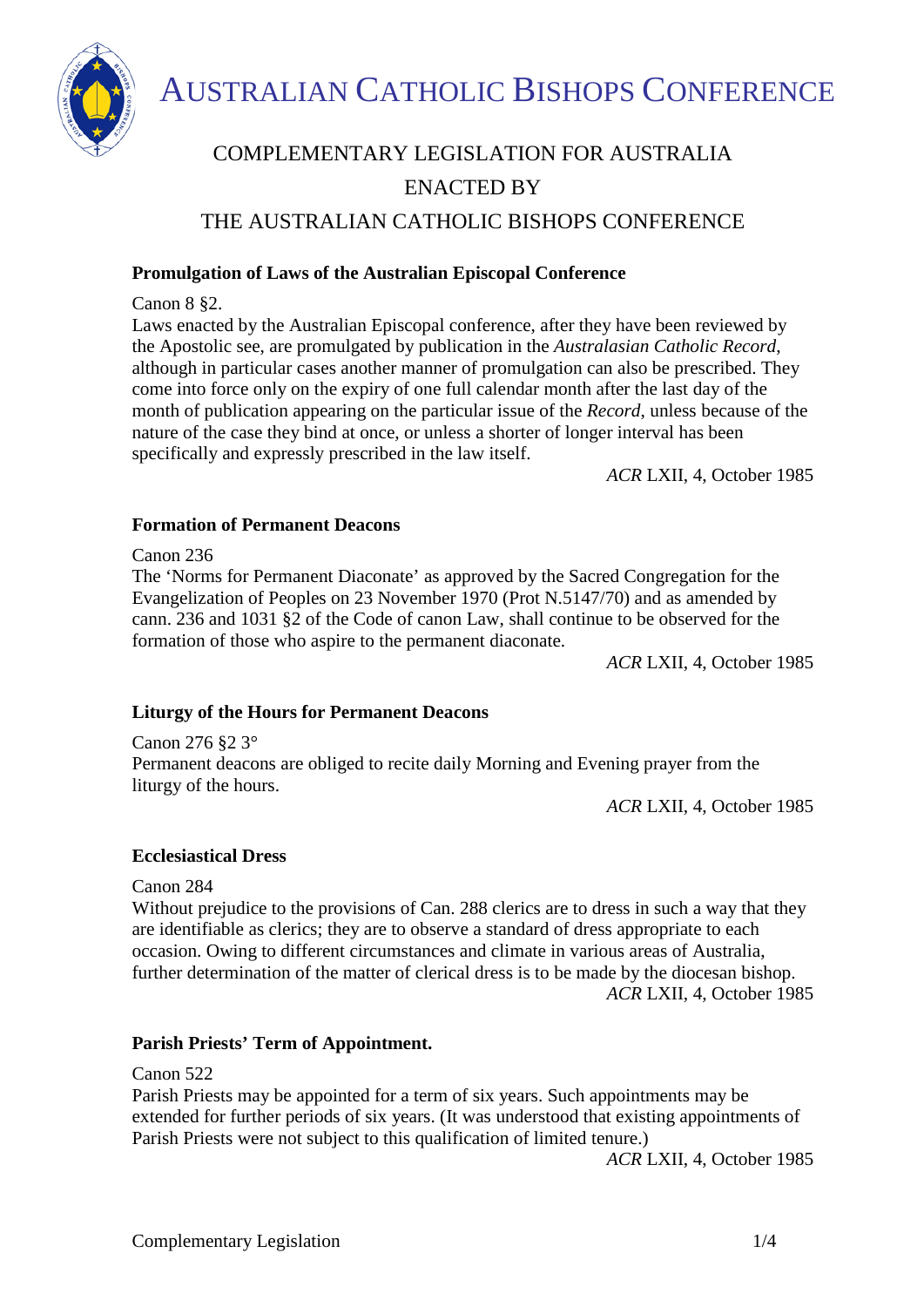# **Baptismal Registers in Cases of Adoption**

Canon 877 §3

Baptism may not be lawfully administered before adoption has taken place unless: 1) there has been a specific request by the natural parent(s) that the child be baptised and there is a founded hope that the child will be brought up in the catholic faith, OR

2) in danger of death.

If the adopting parents are aware that the child was baptised before adoption, they ar to ask that the following not be made in the original register –

"This child was legally adopted as ……. (name)

on ……….. (date) at …………. (place)

by ………….. (names of adopting parents)".

Certificates of baptism are to carry only the adopted name and the names of the parents who have adopted.

*ACR* LXII, 4, October 1985

#### **Material to be Used for a Fixed Altar**

Canon 1236 §1

Fixed altars are to be constructed with natural stone, or any solid, worthy material approved by the diocesan bishop.

*ACR* LXII, 4, October 1985

#### **Days of Penance**

(Canons 1251, 1253)

Abstinence for meat, and fasting, are to be observed on Ash Wednesday and Good Friday. On all other Fridays of the year the law of the common practice of penance is fulfilled by performing any one of the following:

- (a) prayer as for example, mass attendance; family prayer; a visit to a church or chapel; reading the Bible; making the stations of the cross; praying the rosary; or in other ways;
- (b) self-denial v.g. not eating meat; not eating sweets or dessert; giving up entertainment to spend time with the family; limiting food and drink so as to give to the poor of one's own country and elsewhere; or in other ways;
- (c) helping others v.g. special attention to someone who is poor, sick, elderly, lonely or overburdened, or in other ways.

*ACR* LXII, 4, October 1985

#### **Holy Days of Obligation**

Canon 1247

The holydays of obligation in Australia are:

All Sundays of the year

Solemnity of the Nativity of Our Lord Jesus Christ

Assumption of the Blessed Virgin Mary.

These two holydays of obligation are to be observed annually, regardless of the day of the week on which they fall.

> Decree of Promulgation 15 May 2001 *ACR* 78,3, July 2001